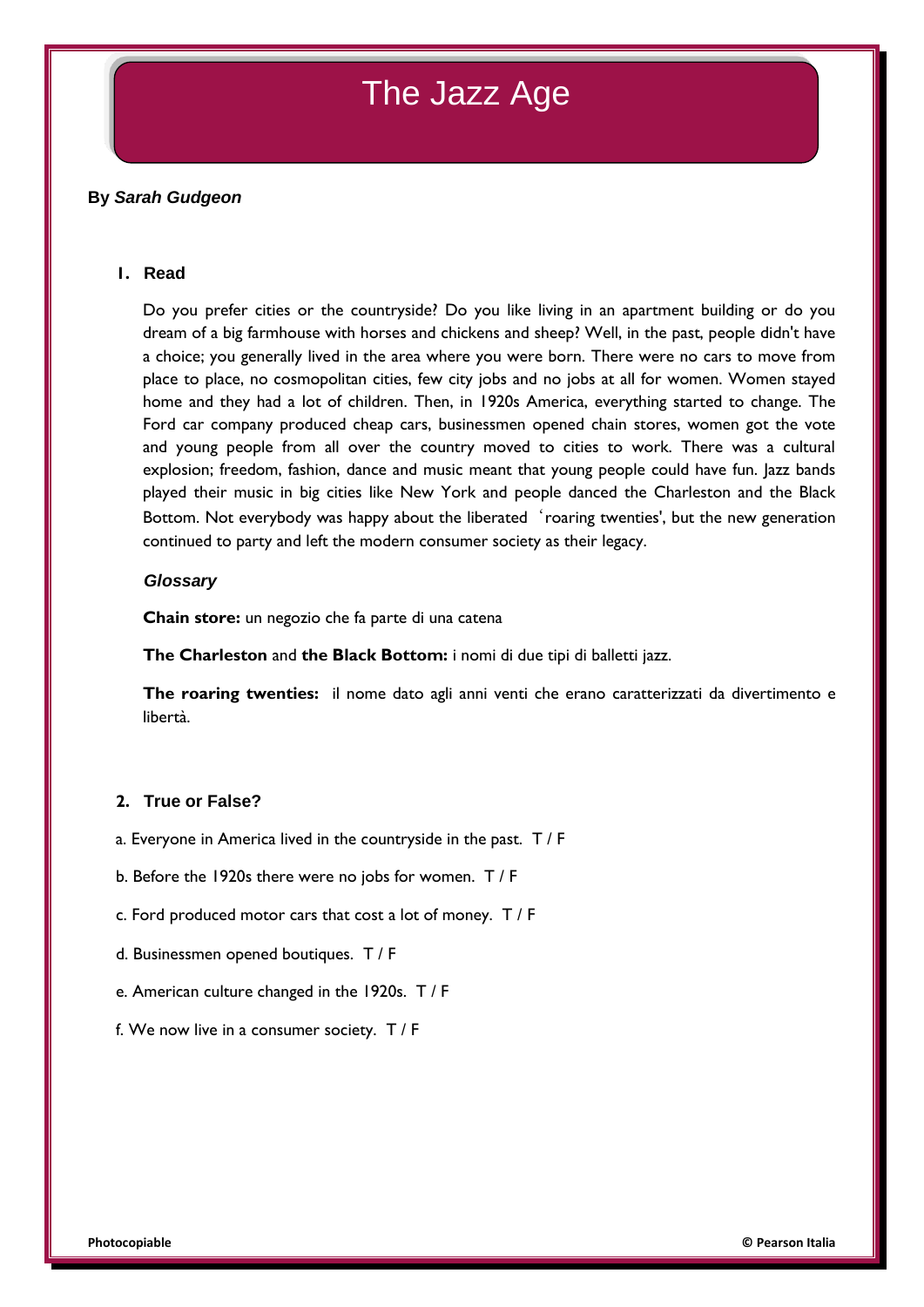# **3. Talk to a partner**

A: Do you like jazz music?

B: Yes, I do. / No, I don't.

A: Why / Why not?

B: Because… / I prefer…